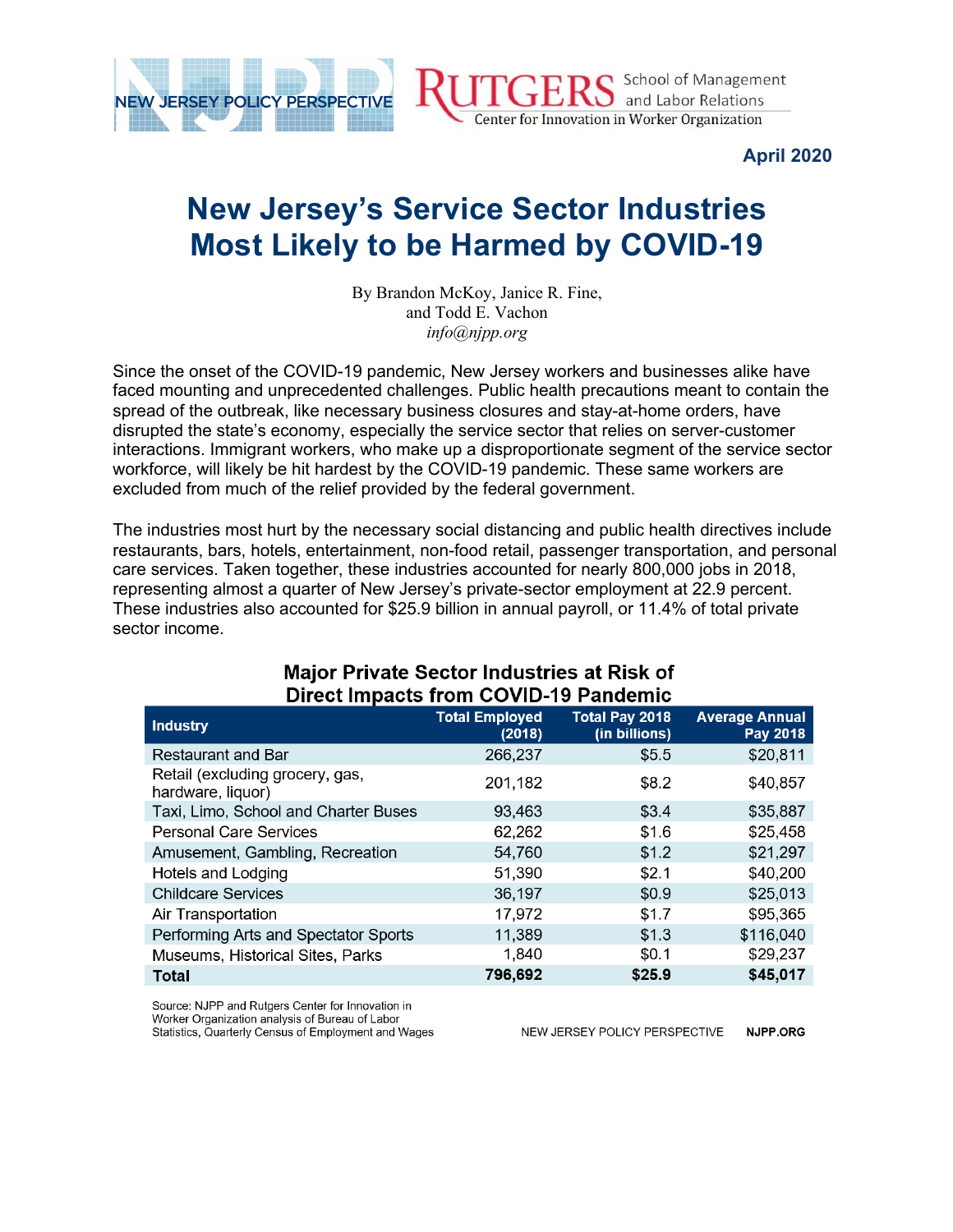The majority of these jobs are low-paid, with annual earnings significantly lower than the state average. Due to decades of racial and ethnic discrimination, these industries are a key source of employment for low-income workers, immigrants, and communities of color. Undocumented immigrants, who make up 9.5 percent of New Jersey's population, account for a disproportionate 15.7 percent of the workforce in these service sector industries.

## **Estimated Undocumented Workforce in Major Private Sector** Industries at Risk of Direct Impacts from COVID-19 Pandemic

| <b>Industry</b>                                      | <b>Total Employed</b><br>(2018) | <b>Estimated Undocumented</b><br><b>Workforce (2018)</b> |
|------------------------------------------------------|---------------------------------|----------------------------------------------------------|
| <b>Restaurant and Bar</b>                            | 266,237                         | 43,645                                                   |
| Retail (excluding grocery, gas, hardware,<br>liquor) | 201,182                         | 42,000                                                   |
| Taxi, Limo, School and Charter Buses                 | 93,463                          | 9,239                                                    |
| <b>Personal Care Services</b>                        | 62,262                          | 6,155                                                    |
| Amusement, Gambling, Recreation                      | 54,760                          | 8,967                                                    |
| Hotels and Lodging                                   | 51,390                          | 8,418                                                    |
| <b>Childcare Services</b>                            | 36,197                          | 3,578                                                    |
| Air Transportation                                   | 17,972                          | 1,777                                                    |
| Performing Arts and Spectator Sports                 | 11,389                          | 1,126                                                    |
| Museums, Historical Sites, Parks                     | 1,840                           | 182                                                      |
| Total                                                | 796,692                         | 125,086                                                  |
|                                                      |                                 |                                                          |

Source: NJPP and Rutgers Center for Innovation in Worker Organization analysis of Bureau of Labor Statistics, Quarterly Census of Employment and Wages; Migration Policy Institute, Profile of the Unauthorized Population

NEW JERSEY POLICY PERSPECTIVE NJPP.ORG

To contextualize the high percentage of immigrant workers in service sector industries, a 2017 report in the *Journal on Migration and Human Security*, finds:

"[The] de-unionization and erosion of labor markets preceded the arrival of immigrants. The shift to non-union subcontracting is what led native workers to leave those jobs. The industries then shifted to immigrant labor, but labor standards in the industries had dramatically diminished. This deterioration of labor markets and working conditions, however, cannot be understood as an inevitable product of market forces. Much of the change has been shaped by a combination of firm management practices, outdated employment laws, and the lack of effective labor standards enforcement."

As the COVID-19 pandemic and resulting economic downturn rage on, it will be critical for New Jersey policymakers to implement policies that improve working conditions across all sectors, especially the industries that contain a larger share of the low-paid workforce. Past recessions have worsened inequality as governments responded with austerity policies that cut taxes for wealthy families and corporations and failed to support low- and middle-income families with vital relief. This approach has led to major negative impacts on the health and general wellbeing of low-income and middle-class families, especially for immigrants. If the state's policy response doesn't prioritize these families throughout its recovery, they are sure to fall even further behind.